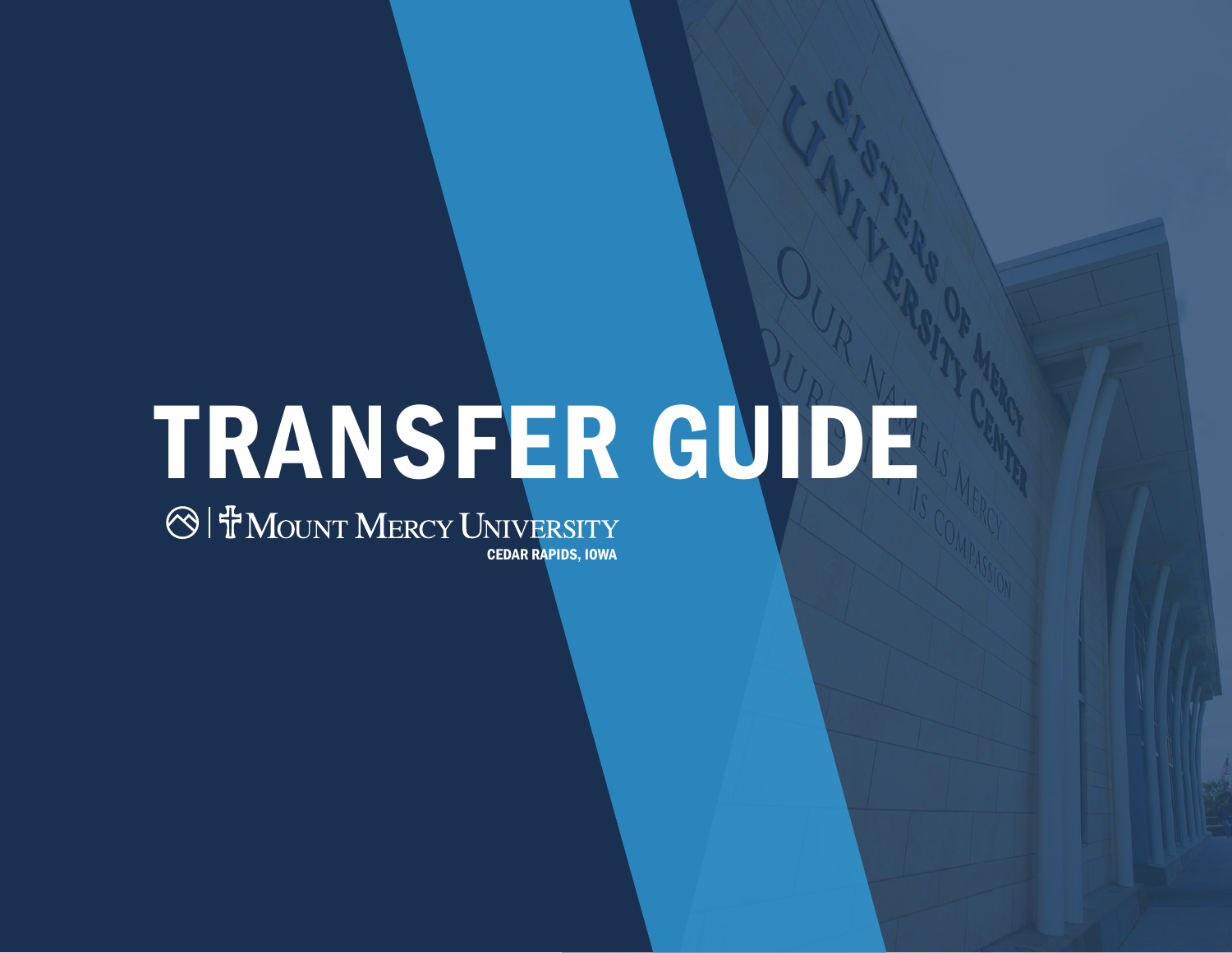# HOW TO TRANSFER TO MOUNT MERCY UNIVERSITY

- $\mathbf{v}$ 1. APPLY online at mtmercy.edu/apply
- **11 2. SEND OFFICIAL TRANSCRIPTS** from all colleges attended; if you don't have an associate degree, send high school transcripts too
- 3. KNOW HOW YOUR COURSES WILL TRANSFER by checking our transfer guide or using our online transfer tool at mtmercy.edu/transfer-mount-mercy
- **11 4. SET UP A CAMPUS VISIT** and meet with our faculty at minercy.edu/visit
- 5. FILE YOUR FAFSA before July 1 to receive your financial aid award—including Mount Mercy's generous transfer scholarships
- **6. ATTEND ORIENTATION** and a registration session D
- **7. REGISTER** for classes and start your adventure—in the spring or fall semester

#### ADMISSION CRITERIA FOR TRANSFER STUDENTS

#### GRADUATION REQUIREMENTS

- Mount Mercy evaluates all transfer applications on an individual basis. A variety of factors are weighed by the Admissions Committee to ensure students admitted will find a good fit intellectually and personally, based on preparation and experience.
- While specific courses are not required for admission, transcripts will be evaluated to ensure a strong college curriculum has been successfully completed.
- **N** Strong consideration will be given to applicants with a cumulative transfer GPA of 2.5 (on a 4.0 scale)
- **II** In accordance with articulation agreements with all Iowa community colleges, A.A. or A.S. degree holders with at least a 2.0 cumulative GPA will be automatically accepted for admission. Students graduating with an A.A.S. in Business Administration from Kirkwood with a minimum 2.0 GPA are also automatically accepted for admission.
- A minimum of 123 semester hours credit earned toward a degree
- **1)** Completion of core curriculum requirements and a major program of study
- At least 12 semester hours in your major, 200 level or above, completed at Mount Mercy
- A minimum cumulative GPA of 2.0 for all credits earned at Mount Mercy
- A minimum of 30 consecutive semester hours completed at Mount Mercy
- If graduating with a minor, 9 semester hours in your minor must be taken at Mount Mercy

## FAFSA CODE: 001880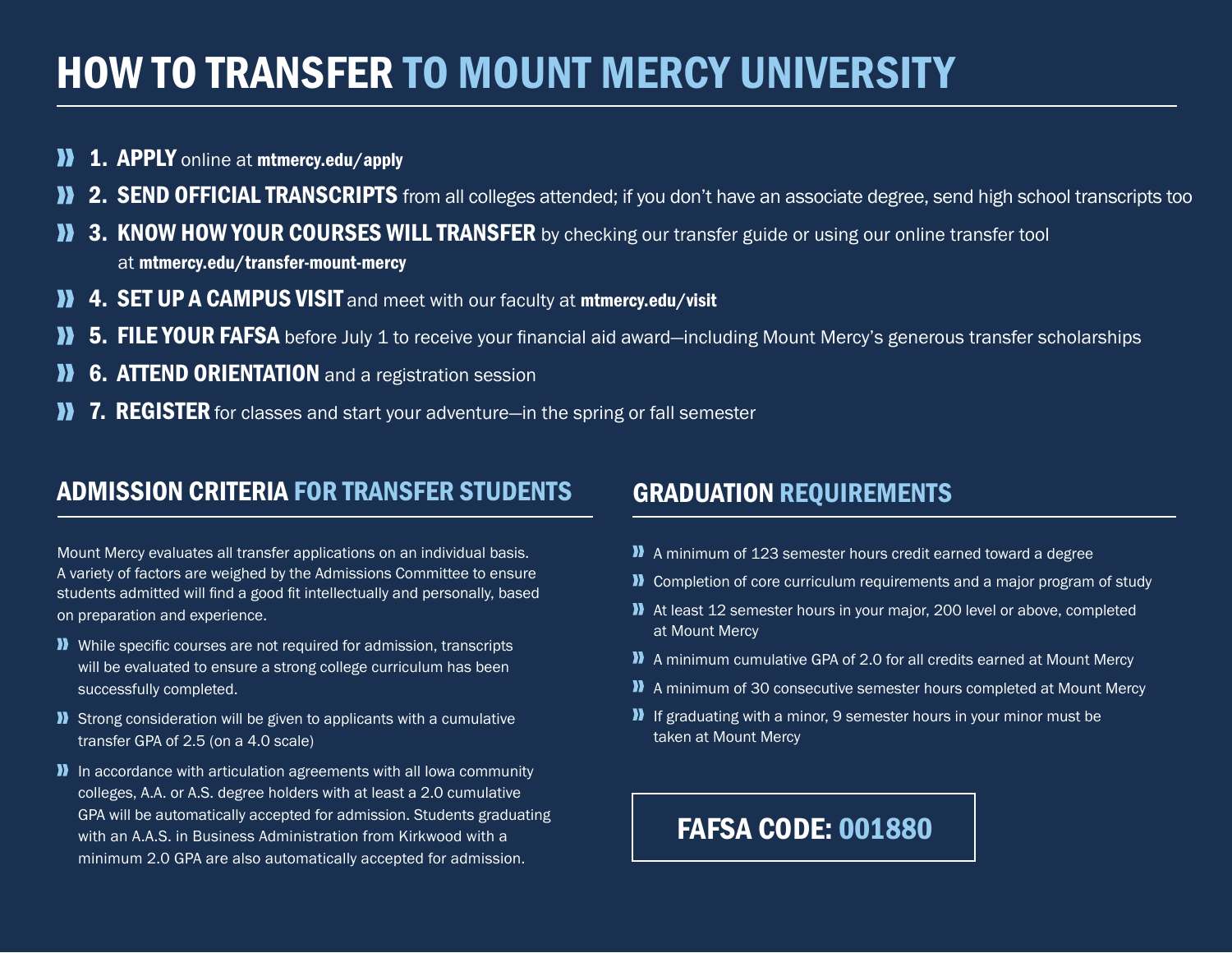# MOUNT MERCY TRANSFER GUIDE CORE CLASSES

NOTE: Students who transfer to Mount Mercy University with an A.A. degree from an Iowa community college will have all core curriculum requirements waived except the Mercy Capstone Experience and one Religious Studies or Philosophy core course. This course list is not all-inclusive; please contact us with questions about courses not on the list.

| <b>MOUNT MERCY UNIVERSITY</b>                    | <b>IOWA COMMUNITY COLLEGE</b>                                                                                                                                                                                                                                                                                                                                                                                                                                                                                                              |
|--------------------------------------------------|--------------------------------------------------------------------------------------------------------------------------------------------------------------------------------------------------------------------------------------------------------------------------------------------------------------------------------------------------------------------------------------------------------------------------------------------------------------------------------------------------------------------------------------------|
| <b>COMPETENCIES</b>                              |                                                                                                                                                                                                                                                                                                                                                                                                                                                                                                                                            |
| <b>English Writing</b><br>(1 course)             | ENG 120 College Writing<br>ENG 105 Composition I and<br>ENG 106 Composition II or<br>ENG 108 Composition II: Technical Writing                                                                                                                                                                                                                                                                                                                                                                                                             |
| <b>Mathematics</b><br>(1 course)                 | MAT 115 Mathematics and Society<br>MAT 120 College Algebra<br>MAT 138 College Algebra with Limits<br>MAT 140 Finite Math<br>MAT 157 Statistics<br>MAT 165 Business Calculus<br>MAT 210 Calculus I                                                                                                                                                                                                                                                                                                                                          |
| <b>Oral Communication</b><br>(1 course)          | SPC 101 Fundamentals of Oral Communication<br>SPC 112 Public Speaking                                                                                                                                                                                                                                                                                                                                                                                                                                                                      |
| <b>DOMAINS</b>                                   |                                                                                                                                                                                                                                                                                                                                                                                                                                                                                                                                            |
| <b>Expressive Arts: Literature</b><br>(1 course) | 203 Forms of Literature: Story Cycle<br>LIT.<br>204 Forms of Literature: Non-Fiction<br>LIT –<br>LIT 205 Forms of Literature: Drama<br>LIT 206 Forms of Literature: Fiction<br>LIT 207 Forms of Literature: Poetry<br>LIT 209 Forms of Literature: Film Adaptation<br>LIT 222 Literature & Culture: American Dreams<br>LIT –<br>224 Literature & Culture: Women and Work<br>LIT 225 Literary Themes: Beyond Bartleby<br>LIT.<br>226 Literary Themes: Literature & the Search for Identity<br>LIT.<br>158 Literature of the African Peoples |
| <b>Expressive Arts: Fine Arts</b><br>(1 course)  | ART 101 Art Appreciation<br>DRA 101 Introduction to Theatre<br>DRA 125 Introduction to Play Analysis<br>MUS 100 Music Appreciation                                                                                                                                                                                                                                                                                                                                                                                                         |
| <b>Historical Roots</b><br>(1 course)            | HIS 121 Ancient Mediterranean World<br>HIS 122 Europe in the Age of Monarchy<br>HIS 123 Europe in the Age of Revolution<br>HIS 124 Europe in the Age of Nationalism<br>HIS 151 U.S. History to 1877<br>HIS 152 U.S. History since 1877                                                                                                                                                                                                                                                                                                     |
| <b>Global Awareness</b><br>(1 course)            | ANT 105 Cultural Anthropology<br>FLS 266 Advanced Spanish: Latin American & Spanish Culture<br>CLS 140 Understanding Cultures: Mideast<br>CLS 165 Understanding Cultures: Modern Japan<br>CLS 167 Understanding Cultures: Modern China<br>CLS 211 Cultures in Transition: Central Europe<br>POL 125 Comparative Government and Politics<br>Any intermediate foreign language course                                                                                                                                                        |

| <b>MOUNT MERCY UNIVERSITY</b>                                                                                                               | <b>IOWA COMMUNITY COLLEGE</b>                                                                                                                                                                                                                                                                                                                                                                                                                                                                                                                                    |  |
|---------------------------------------------------------------------------------------------------------------------------------------------|------------------------------------------------------------------------------------------------------------------------------------------------------------------------------------------------------------------------------------------------------------------------------------------------------------------------------------------------------------------------------------------------------------------------------------------------------------------------------------------------------------------------------------------------------------------|--|
| DOMAINS (cont'd)                                                                                                                            |                                                                                                                                                                                                                                                                                                                                                                                                                                                                                                                                                                  |  |
| <b>The Natural World</b><br>(1 course)<br><b>NOTE:</b> One lab course or two non-lab<br>courses are required to fulfill<br>this requirement | BIO 104 Introductory Biology w/ Lab<br>BIO 112 General Biology I<br>BIO 154 Human Biology<br>BIO 189 Microbes & Society<br>BIO 190 Introduction to Biotechnology<br>BIO 195 Human Evolution<br>CHM 110 Introduction to Chemistry (CHM 111 Lab)<br>CHM 165 General Chemistry I<br><b>ENV 115 Environmental Science</b><br>PHS 170 Physical Geology (PHS 171 Lab)<br>PHS 175 Environmental Geology (PHS 176 Lab)<br>PHS 180 Evolution of the Earth (PHS 181 Lab)<br>PHY 120 Introductory Physics<br>PHS 151 Introduction to Astronomy<br>PHY 162 College Physics I |  |
| <b>Ultimate Questions: Philosophy</b><br>(1 course)                                                                                         | 101 Introduction to Philosophy<br>PHI<br>111 Basic Reasoning<br>PHI<br>PHI<br>105 Introduction to Ethics<br>PHI<br>130 Philosophy of Human Nature                                                                                                                                                                                                                                                                                                                                                                                                                |  |
| <b>Ultimate Questions: Religious Studies</b><br>(1 course)                                                                                  | REL 101 Survey of World Religions<br>REL 120 Judaism, Christianity & Islam<br>REL 130 Introduction to Religions of the East<br>REL 140 Religion in the United States                                                                                                                                                                                                                                                                                                                                                                                             |  |
| Self & Society<br>(2 courses)                                                                                                               | ECN 120 Principles of Macroeconomics<br>PSY 111 Introduction to Psychology<br>POL 111 American National Government<br>SOC 110 Introduction to Sociology<br>CRJ 100 Introduction to Criminal Justice<br>SOC 115 Social Problems<br>SOC 200 Minority Group Relations                                                                                                                                                                                                                                                                                               |  |
| <b>Holistic Health</b><br>(1 course)                                                                                                        | PSY 261 Human Sexuality<br>PSY 125 Psychology of Adjustment                                                                                                                                                                                                                                                                                                                                                                                                                                                                                                      |  |
| <b>MERCY EXPERIENCE</b>                                                                                                                     |                                                                                                                                                                                                                                                                                                                                                                                                                                                                                                                                                                  |  |
| <b>Mercy Portal Experience</b><br>(1 course)                                                                                                | No equivalent                                                                                                                                                                                                                                                                                                                                                                                                                                                                                                                                                    |  |
| <b>NOTE:</b> This requirement is waived for students transferring with 60 hours<br>or who have credit for 7 or more domain requirements     |                                                                                                                                                                                                                                                                                                                                                                                                                                                                                                                                                                  |  |
| <b>Mercy Capstone Experience</b>                                                                                                            | Required of all Mount Mercy graduates                                                                                                                                                                                                                                                                                                                                                                                                                                                                                                                            |  |